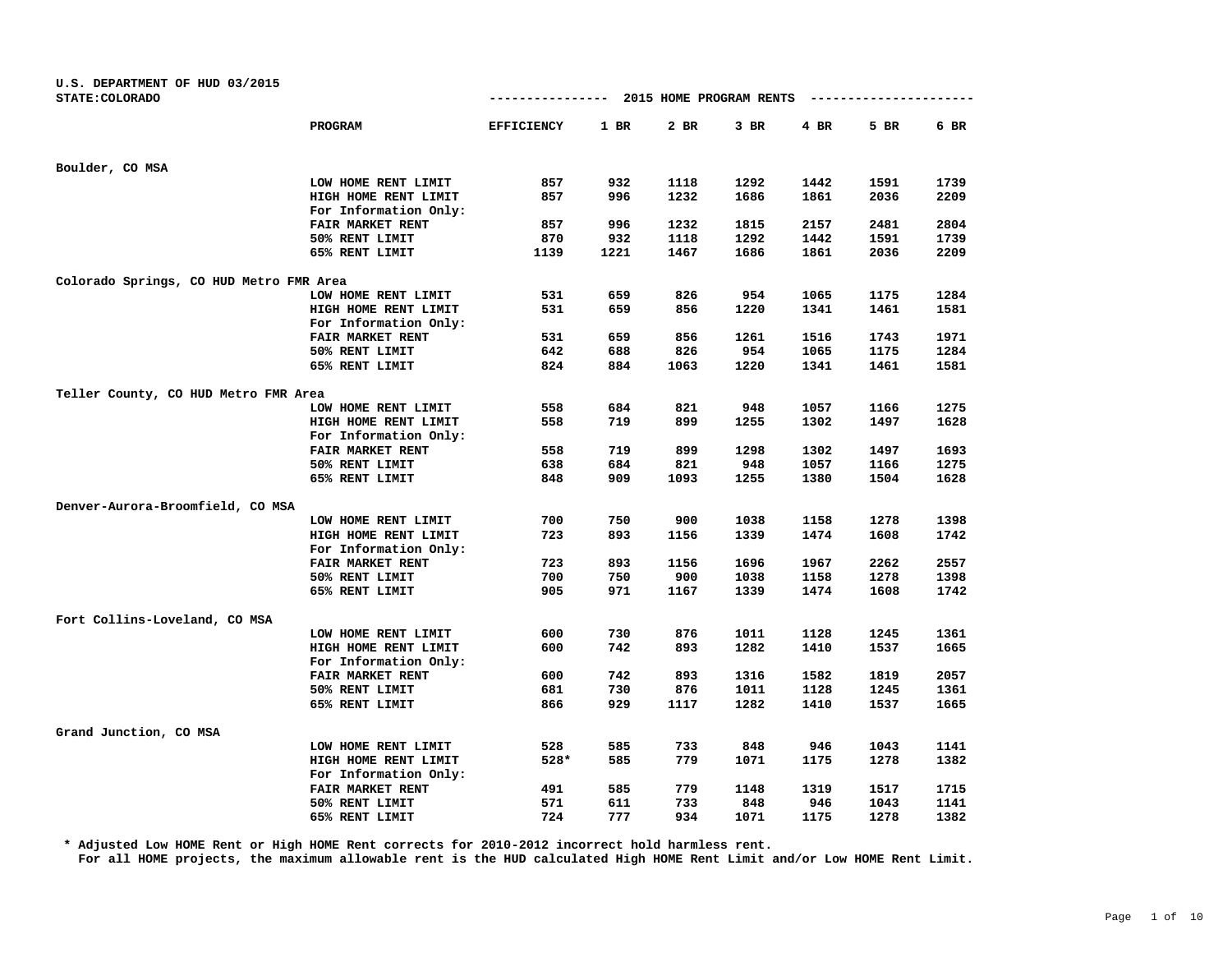| U.S. DEPARTMENT OF HUD 03/2015<br>STATE: COLORADO |                         | ----------------  |        | 2015 HOME PROGRAM RENTS |        |             | --------------- |              |
|---------------------------------------------------|-------------------------|-------------------|--------|-------------------------|--------|-------------|-----------------|--------------|
|                                                   | PROGRAM                 | <b>EFFICIENCY</b> | $1$ BR | 2 BR                    | $3$ BR | 4 BR        | 5 BR            | 6 BR         |
|                                                   |                         |                   |        |                         |        |             |                 |              |
| Greeley, CO MSA                                   |                         |                   |        |                         |        |             |                 |              |
|                                                   | LOW HOME RENT LIMIT     | 523               | 611    | 770                     | 889    | 992         | 1095            | 1197         |
|                                                   | HIGH HOME RENT LIMIT    | 523               | 611    | 786                     | 1122   | 1233        | 1341            | 1450         |
|                                                   | For Information Only:   |                   |        |                         |        |             |                 |              |
|                                                   | <b>FAIR MARKET RENT</b> | 523               | 611    | 786                     | 1153   | 1392        | 1601            | 1810         |
|                                                   | 50% RENT LIMIT          | 598               | 641    | 770                     | 889    | 992         | 1095            | 1197         |
|                                                   | 65% RENT LIMIT          | 759               | 814    | 979                     | 1122   | 1233        | 1341            | 1450         |
| Pueblo, CO MSA                                    |                         |                   |        |                         |        |             |                 |              |
|                                                   | LOW HOME RENT LIMIT     | 462               | 560    | 686                     | 793    | 885         | 976             | 1067         |
|                                                   | HIGH HOME RENT LIMIT    | 462               | 560    | 733                     | 997    | 1093        | 1187            | 1282         |
|                                                   | For Information Only:   |                   |        |                         |        |             |                 |              |
|                                                   | FAIR MARKET RENT        | 462               | 560    | 733                     | 1049   | 1132        | 1302            | 1472         |
|                                                   | 50% RENT LIMIT          | 533               | 571    | 686                     | 793    | 885         | 976             | 1067         |
|                                                   | 65% RENT LIMIT          | 675               | 724    | 871                     | 997    | 1093        | 1187            | 1282         |
| Alamosa County, CO                                |                         |                   |        |                         |        |             |                 |              |
|                                                   | LOW HOME RENT LIMIT     | 528               | 550    | 654                     | 793    | 885         | 976             | 1067         |
|                                                   | HIGH HOME RENT LIMIT    | 528               | 550    | 654                     | 815    | 885*        | 1005            | 1136         |
|                                                   | For Information Only:   |                   |        |                         |        |             |                 |              |
|                                                   | FAIR MARKET RENT        | 528               | 550    | 654                     | 815    | 874         | 1005            | 1136         |
|                                                   | 50% RENT LIMIT          | 533               | 571    | 686                     | 793    | 885         | 976             | 1067         |
|                                                   | 65% RENT LIMIT          | 675               | 724    | 871                     | 997    | 1093        | 1187            | 1282         |
|                                                   |                         |                   |        |                         |        |             |                 |              |
| Archuleta County, CO                              |                         |                   |        |                         |        |             |                 |              |
|                                                   | LOW HOME RENT LIMIT     | 598<br>618        | 622    | 770<br>807              | 889    | 992         | 1095            | 1197         |
|                                                   | HIGH HOME RENT LIMIT    |                   | 622    |                         | 1055   | 1078        | 1240            | 1401         |
|                                                   | For Information Only:   |                   |        |                         |        |             |                 |              |
|                                                   | FAIR MARKET RENT        | 618<br>598        | 622    | 807<br>770              | 1055   | 1078<br>992 | 1240            | 1401         |
|                                                   | 50% RENT LIMIT          | 804               | 641    |                         | 889    | 1308        | 1095<br>1424    | 1197<br>1541 |
|                                                   | 65% RENT LIMIT          |                   | 863    | 1037                    | 1190   |             |                 |              |
| Baca County, CO                                   |                         |                   |        |                         |        |             |                 |              |
|                                                   | LOW HOME RENT LIMIT     | 519               | 542    | 643                     | 793    | 885         | 976             | 1067         |
|                                                   | HIGH HOME RENT LIMIT    | 519               | 542    | 643                     | 948    | 987         | 1135            | 1282         |
|                                                   | For Information Only:   |                   |        |                         |        |             |                 |              |
|                                                   | FAIR MARKET RENT        | 519               | 542    | 643                     | 948    | 987         | 1135            | 1283         |
|                                                   | 50% RENT LIMIT          | 533               | 571    | 686                     | 793    | 885         | 976             | 1067         |
|                                                   | 65% RENT LIMIT          | 675               | 724    | 871                     | 997    | 1093        | 1187            | 1282         |
| Bent County, CO                                   |                         |                   |        |                         |        |             |                 |              |
|                                                   | LOW HOME RENT LIMIT     | 472               | 475    | 643                     | 793    | 885         | 976             | 1067         |
|                                                   | HIGH HOME RENT LIMIT    | 472               | 475    | 643                     | 801    | 987         | 1135            | 1282         |
|                                                   | For Information Only:   |                   |        |                         |        |             |                 |              |
|                                                   | FAIR MARKET RENT        | 472               | 475    | 643                     | 801    | 987         | 1135            | 1283         |
|                                                   | 50% RENT LIMIT          | 533               | 571    | 686                     | 793    | 885         | 976             | 1067         |
|                                                   | 65% RENT LIMIT          | 675               | 724    | 871                     | 997    | 1093        | 1187            | 1282         |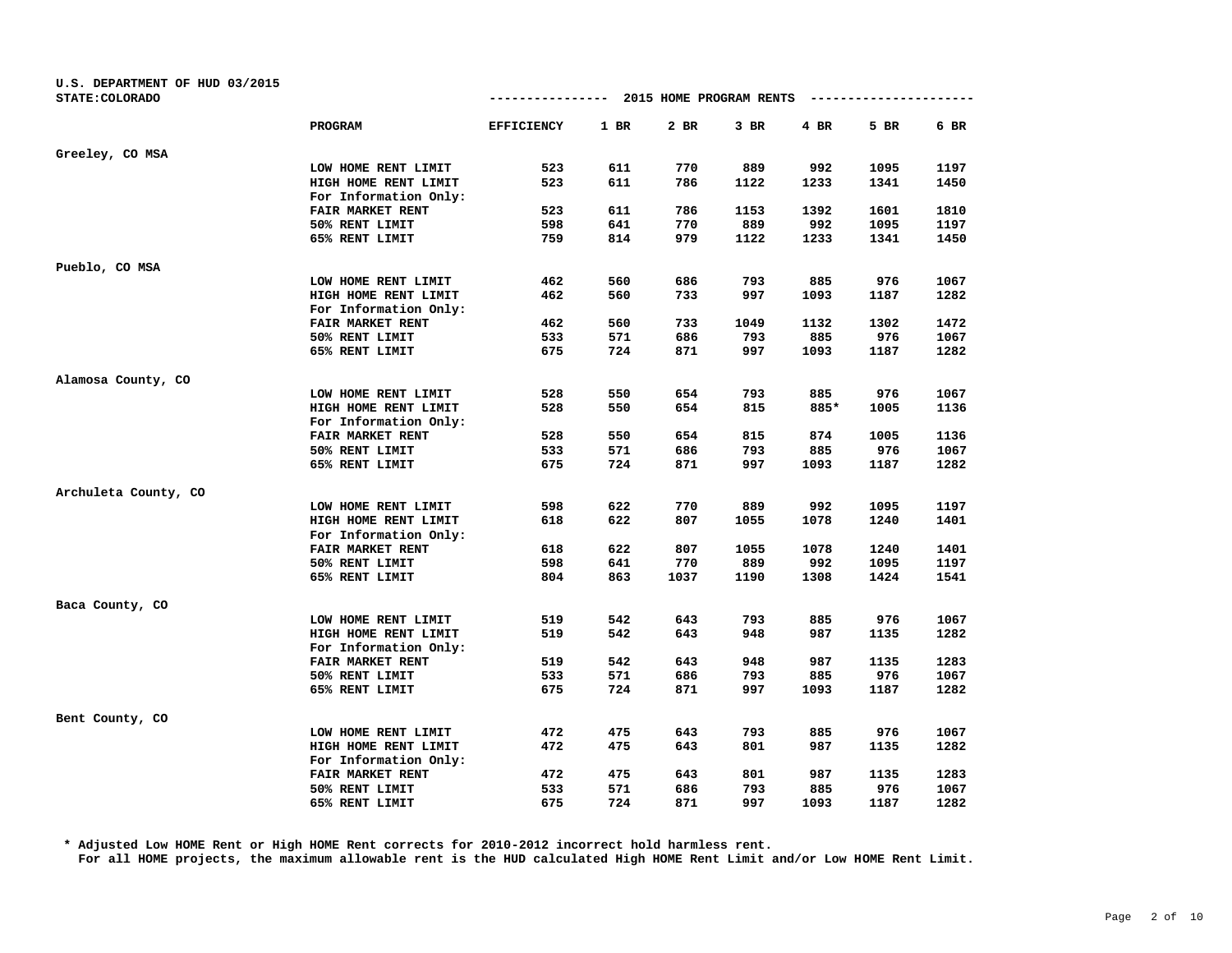| U.S. DEPARTMENT OF HUD 03/2015<br>STATE: COLORADO |                         | ----------------  |        |      | 2015 HOME PROGRAM RENTS |      | ------------ |      |
|---------------------------------------------------|-------------------------|-------------------|--------|------|-------------------------|------|--------------|------|
|                                                   | PROGRAM                 | <b>EFFICIENCY</b> | $1$ BR | 2 BR | 3 BR                    | 4 BR | 5 BR         | 6 BR |
| Chaffee County, CO                                |                         |                   |        |      |                         |      |              |      |
|                                                   | LOW HOME RENT LIMIT     | 536               | 574    | 688  | 795                     | 887  | 979          | 1071 |
|                                                   | HIGH HOME RENT LIMIT    | 571               | 575    | 778  | 1005                    | 1101 | 1197         | 1292 |
|                                                   | For Information Only:   |                   |        |      |                         |      |              |      |
|                                                   | FAIR MARKET RENT        | 571               | 575    | 778  | 1146                    | 1336 | 1536         | 1737 |
|                                                   | 50% RENT LIMIT          | 536               | 574    | 688  | 795                     | 887  | 979          | 1071 |
|                                                   | 65% RENT LIMIT          | 680               | 730    | 878  | 1005                    | 1101 | 1197         | 1292 |
| Cheyenne County, CO                               |                         |                   |        |      |                         |      |              |      |
|                                                   | LOW HOME RENT LIMIT     | 472               | 475    | 643  | 881                     | 987  | 1095         | 1197 |
|                                                   | HIGH HOME RENT LIMIT    | 472               | 475    | 643  | 881                     | 987  | 1135         | 1283 |
|                                                   | For Information Only:   |                   |        |      |                         |      |              |      |
|                                                   | <b>FAIR MARKET RENT</b> | 472               | 475    | 643  | 881                     | 987  | 1135         | 1283 |
|                                                   | 50% RENT LIMIT          | 598               | 641    | 770  | 889                     | 992  | 1095         | 1197 |
|                                                   | 65% RENT LIMIT          | 804               | 863    | 1037 | 1190                    | 1308 | 1424         | 1541 |
| Conejos County, CO                                |                         |                   |        |      |                         |      |              |      |
|                                                   | LOW HOME RENT LIMIT     | 519               | 542    | 643  | 793                     | 859  | 976          | 1067 |
|                                                   | HIGH HOME RENT LIMIT    | 519               | 542    | 643  | 801                     | 859  | 988          | 1117 |
|                                                   | For Information Only:   |                   |        |      |                         |      |              |      |
|                                                   | FAIR MARKET RENT        | 519               | 542    | 643  | 801                     | 859  | 988          | 1117 |
|                                                   | 50% RENT LIMIT          | 533               | 571    | 686  | 793                     | 885  | 976          | 1067 |
|                                                   | 65% RENT LIMIT          | 675               | 724    | 871  | 997                     | 1093 | 1187         | 1282 |
| Costilla County, CO                               |                         |                   |        |      |                         |      |              |      |
|                                                   | LOW HOME RENT LIMIT     | 519               | 542    | 643  | 793                     | 885  | 976          | 1067 |
|                                                   | HIGH HOME RENT LIMIT    | 519               | 542    | 643  | 948                     | 951  | 1094         | 1236 |
|                                                   | For Information Only:   |                   |        |      |                         |      |              |      |
|                                                   | FAIR MARKET RENT        | 519               | 542    | 643  | 948                     | 951  | 1094         | 1236 |
|                                                   | 50% RENT LIMIT          | 533               | 571    | 686  | 793                     | 885  | 976          | 1067 |
|                                                   | 65% RENT LIMIT          | 675               | 724    | 871  | 997                     | 1093 | 1187         | 1282 |
| Crowley County, CO                                |                         |                   |        |      |                         |      |              |      |
|                                                   | LOW HOME RENT LIMIT     | 472               | 475    | 643  | 793                     | 885  | 976          | 1067 |
|                                                   | HIGH HOME RENT LIMIT    | 472               | 475    | 643  | 805                     | 1093 | 1187         | 1282 |
|                                                   | For Information Only:   |                   |        |      |                         |      |              |      |
|                                                   | FAIR MARKET RENT        | 472               | 475    | 643  | 805                     | 1139 | 1310         | 1481 |
|                                                   | 50% RENT LIMIT          | 533               | 571    | 686  | 793                     | 885  | 976          | 1067 |
|                                                   | 65% RENT LIMIT          | 675               | 724    | 871  | 997                     | 1093 | 1187         | 1282 |
| Custer County, CO                                 |                         |                   |        |      |                         |      |              |      |
|                                                   | LOW HOME RENT LIMIT     | 472               | 532    | 643  | 793                     | 885  | 976          | 1067 |
|                                                   | HIGH HOME RENT LIMIT    | 472               | 532*   | 643  | $937*$                  | 987  | 1135         | 1282 |
|                                                   | For Information Only:   |                   |        |      |                         |      |              |      |
|                                                   | FAIR MARKET RENT        | 472               | 475    | 643  | 837                     | 987  | 1135         | 1283 |
|                                                   | 50% RENT LIMIT          | 533               | 571    | 686  | 793                     | 885  | 976          | 1067 |
|                                                   | 65% RENT LIMIT          | 675               | 724    | 871  | 997                     | 1093 | 1187         | 1282 |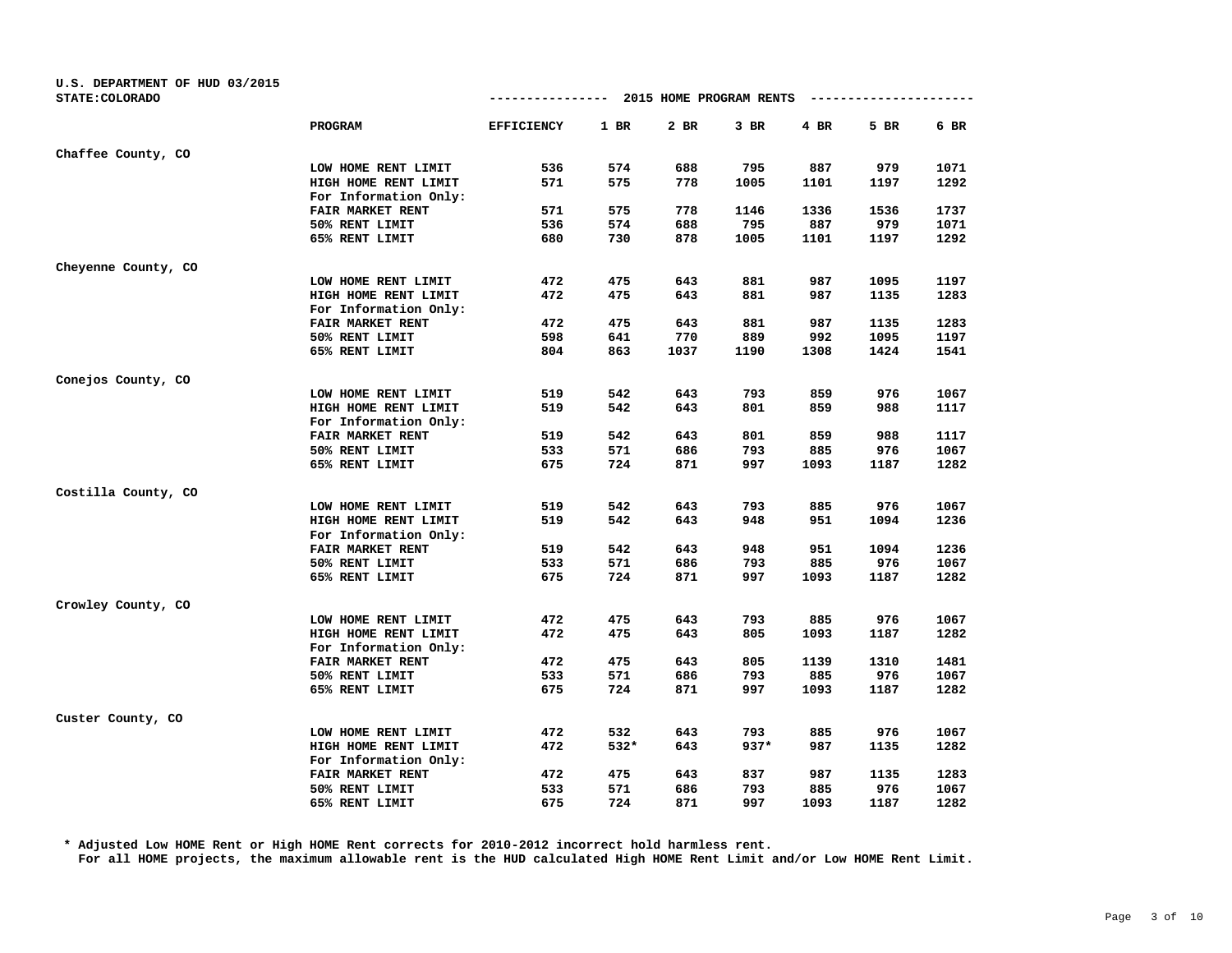| U.S. DEPARTMENT OF HUD 03/2015<br>STATE: COLORADO |                       | ----------------  |        |      | 2015 HOME PROGRAM RENTS |      | --------------- |      |
|---------------------------------------------------|-----------------------|-------------------|--------|------|-------------------------|------|-----------------|------|
|                                                   |                       |                   |        |      |                         |      |                 |      |
|                                                   | PROGRAM               | <b>EFFICIENCY</b> | $1$ BR | 2 BR | $3$ BR                  | 4 BR | 5 BR            | 6 BR |
| Delta County, CO                                  |                       |                   |        |      |                         |      |                 |      |
|                                                   | LOW HOME RENT LIMIT   | 533               | 571    | 686  | 793                     | 885  | 976             | 1067 |
|                                                   | HIGH HOME RENT LIMIT  | 575               | 579    | 783  | 975                     | 1093 | 1187            | 1282 |
|                                                   | For Information Only: |                   |        |      |                         |      |                 |      |
|                                                   | FAIR MARKET RENT      | 575               | 579    | 783  | 975                     | 1350 | 1553            | 1755 |
|                                                   | 50% RENT LIMIT        | 533               | 571    | 686  | 793                     | 885  | 976             | 1067 |
|                                                   | 65% RENT LIMIT        | 675               | 724    | 871  | 997                     | 1093 | 1187            | 1282 |
| Dolores County, CO                                |                       |                   |        |      |                         |      |                 |      |
|                                                   | LOW HOME RENT LIMIT   | 519               | 542    | 643  | 793                     | 885  | 976             | 1067 |
|                                                   | HIGH HOME RENT LIMIT  | 519               | 542    | 643  | 948                     | 987  | 1135            | 1282 |
|                                                   | For Information Only: |                   |        |      |                         |      |                 |      |
|                                                   | FAIR MARKET RENT      | 519               | 542    | 643  | 948                     | 987  | 1135            | 1283 |
|                                                   | 50% RENT LIMIT        | 533               | 571    | 686  | 793                     | 885  | 976             | 1067 |
|                                                   | 65% RENT LIMIT        | 675               | 724    | 871  | 997                     | 1093 | 1187            | 1282 |
| Eagle County, CO                                  |                       |                   |        |      |                         |      |                 |      |
|                                                   | LOW HOME RENT LIMIT   | 761               | 815    | 978  | 1130                    | 1261 | 1391            | 1520 |
|                                                   | HIGH HOME RENT LIMIT  | 879               | $942*$ | 1198 | 1522                    | 1679 | 1834            | 1989 |
|                                                   | For Information Only: |                   |        |      |                         |      |                 |      |
|                                                   | FAIR MARKET RENT      | 879               | 885    | 1198 | 1550                    | 1970 | 2266            | 2561 |
|                                                   | 50% RENT LIMIT        | 761               | 815    | 978  | 1130                    | 1261 | 1391            | 1520 |
|                                                   | 65% RENT LIMIT        | 1028              | 1103   | 1326 | 1522                    | 1679 | 1834            | 1989 |
| Fremont County, CO                                |                       |                   |        |      |                         |      |                 |      |
|                                                   | LOW HOME RENT LIMIT   | 533               | 571    | 686  | 793                     | 885  | 976             | 1067 |
|                                                   | HIGH HOME RENT LIMIT  | 561               | 578    | 695  | 997                     | 1077 | 1187            | 1282 |
|                                                   | For Information Only: |                   |        |      |                         |      |                 |      |
|                                                   | FAIR MARKET RENT      | 561               | 578    | 695  | 999                     | 1077 | 1239            | 1400 |
|                                                   | 50% RENT LIMIT        | 533               | 571    | 686  | 793                     | 885  | 976             | 1067 |
|                                                   | 65% RENT LIMIT        | 675               | 724    | 871  | 997                     | 1093 | 1187            | 1282 |
| Garfield County, CO                               |                       |                   |        |      |                         |      |                 |      |
|                                                   | LOW HOME RENT LIMIT   | 682               | 731    | 877  | 1013                    | 1130 | 1246            | 1363 |
|                                                   | HIGH HOME RENT LIMIT  | 779               | 800*   | 1061 | 1290                    | 1419 | 1547            | 1676 |
|                                                   | For Information Only: |                   |        |      |                         |      |                 |      |
|                                                   | FAIR MARKET RENT      | 779               | 784    | 1061 | 1326                    | 1879 | 2161            | 2443 |
|                                                   | 50% RENT LIMIT        | 682               | 731    | 877  | 1013                    | 1130 | 1246            | 1363 |
|                                                   | 65% RENT LIMIT        | 871               | 935    | 1124 | 1290                    | 1419 | 1547            | 1676 |
| Grand County, CO                                  |                       |                   |        |      |                         |      |                 |      |
|                                                   | LOW HOME RENT LIMIT   | 633               | 637    | 862  | 1014                    | 1131 | 1248            | 1365 |
|                                                   | HIGH HOME RENT LIMIT  | 633               | 637    | 862  | 1207                    | 1211 | 1393            | 1574 |
|                                                   | For Information Only: |                   |        |      |                         |      |                 |      |
|                                                   | FAIR MARKET RENT      | 633               | 637    | 862  | 1207                    | 1211 | 1393            | 1574 |
|                                                   | 50% RENT LIMIT        | 682               | 731    | 877  | 1014                    | 1131 | 1248            | 1365 |
|                                                   | 65% RENT LIMIT        | 896               | 961    | 1156 | 1326                    | 1460 | 1592            | 1725 |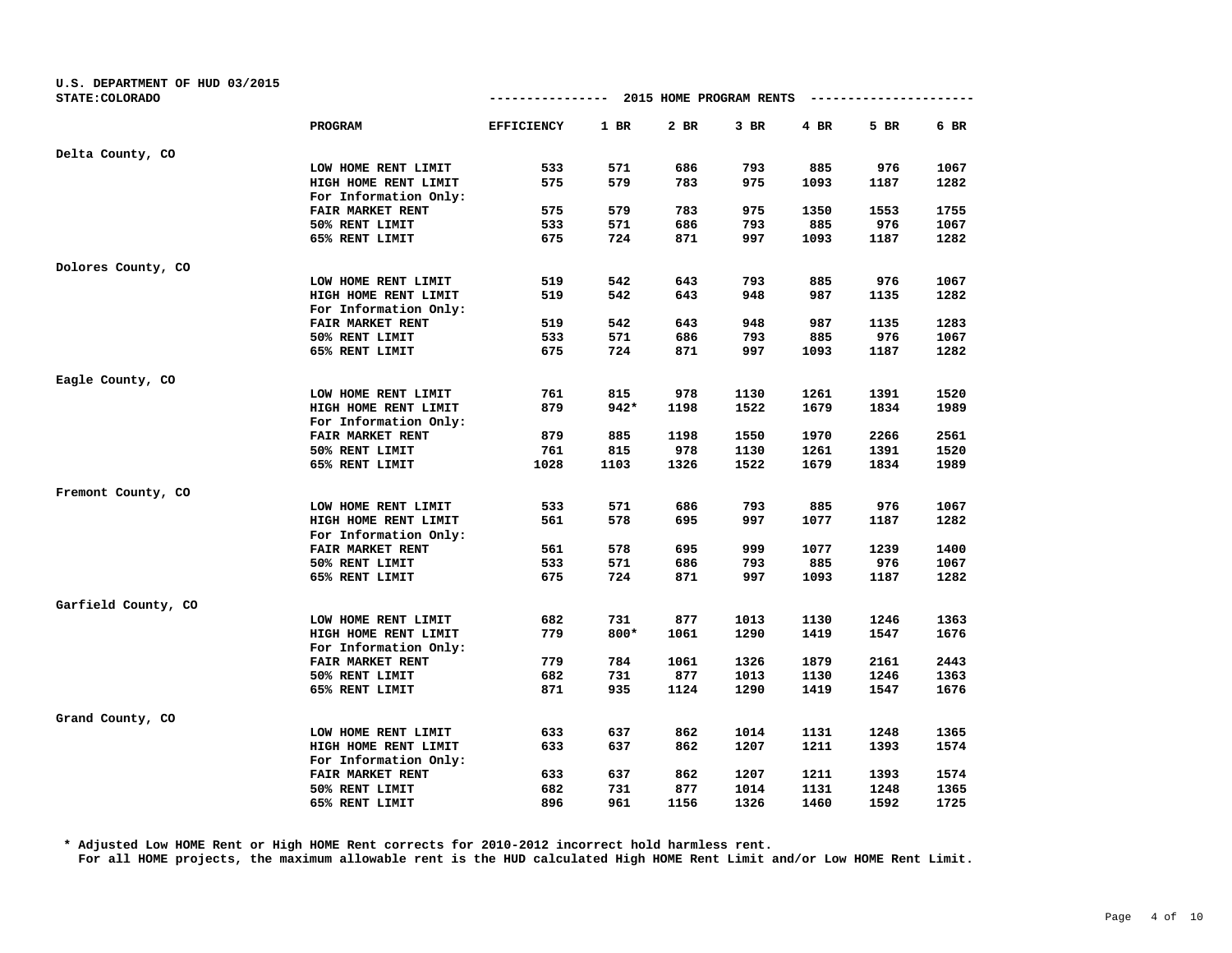| U.S. DEPARTMENT OF HUD 03/2015<br>STATE: COLORADO |                         |                                                                                                                                                                                                                                                                                                                                                                                                                                                                                                                                                                                                                                                                                                                                                                                                                                                                                                                                                                                                                                                                                     |     |     |      |      |      |      |
|---------------------------------------------------|-------------------------|-------------------------------------------------------------------------------------------------------------------------------------------------------------------------------------------------------------------------------------------------------------------------------------------------------------------------------------------------------------------------------------------------------------------------------------------------------------------------------------------------------------------------------------------------------------------------------------------------------------------------------------------------------------------------------------------------------------------------------------------------------------------------------------------------------------------------------------------------------------------------------------------------------------------------------------------------------------------------------------------------------------------------------------------------------------------------------------|-----|-----|------|------|------|------|
|                                                   |                         | 2015 HOME PROGRAM RENTS<br>----------------<br>---------------<br><b>EFFICIENCY</b><br>$1$ BR<br>2 BR<br>$3$ BR<br>4 BR<br>576<br>653<br>810<br>936<br>1045<br>576<br>883<br>653<br>1100<br>1380<br>576<br>653<br>883<br>1100<br>1478<br>936<br>630<br>675<br>810<br>1045<br>848<br>909<br>1093<br>1255<br>1380<br>842<br>653<br>657<br>972<br>1085<br>653<br>657<br>853<br>1169<br>1309<br>653<br>657<br>853<br>1169<br>1309<br>972<br>655<br>701<br>842<br>1085<br>1071<br>1229<br>830<br>891<br>1351<br>871<br>479<br>482<br>652<br>793<br>479<br>871<br>482<br>652<br>812<br>1002<br>479<br>482<br>652<br>812<br>871<br>1002<br>533<br>571<br>686<br>793<br>885<br>675<br>871<br>1093<br>1187<br>724<br>997<br>562<br>565<br>733<br>848<br>946<br>562<br>734<br>914<br>565<br>1127<br>562<br>565<br>734<br>914<br>1127<br>571<br>733<br>946<br>611<br>848<br>734<br>788<br>947<br>1191<br>1085<br>672<br>903<br>514<br>518<br>810<br>514<br>672<br>966<br>518<br>837<br>514<br>518<br>672<br>837<br>966<br>701<br>903<br>546<br>585<br>810<br>723<br>933<br>776<br>1069<br>1173 |     |     |      |      |      |      |
|                                                   | PROGRAM                 |                                                                                                                                                                                                                                                                                                                                                                                                                                                                                                                                                                                                                                                                                                                                                                                                                                                                                                                                                                                                                                                                                     |     |     |      |      | 5 BR | 6 BR |
| Gunnison County, CO                               |                         |                                                                                                                                                                                                                                                                                                                                                                                                                                                                                                                                                                                                                                                                                                                                                                                                                                                                                                                                                                                                                                                                                     |     |     |      |      |      |      |
|                                                   | LOW HOME RENT LIMIT     |                                                                                                                                                                                                                                                                                                                                                                                                                                                                                                                                                                                                                                                                                                                                                                                                                                                                                                                                                                                                                                                                                     |     |     |      |      | 1152 | 1260 |
|                                                   | HIGH HOME RENT LIMIT    |                                                                                                                                                                                                                                                                                                                                                                                                                                                                                                                                                                                                                                                                                                                                                                                                                                                                                                                                                                                                                                                                                     |     |     |      |      | 1504 | 1628 |
|                                                   | For Information Only:   |                                                                                                                                                                                                                                                                                                                                                                                                                                                                                                                                                                                                                                                                                                                                                                                                                                                                                                                                                                                                                                                                                     |     |     |      |      |      |      |
|                                                   | <b>FAIR MARKET RENT</b> |                                                                                                                                                                                                                                                                                                                                                                                                                                                                                                                                                                                                                                                                                                                                                                                                                                                                                                                                                                                                                                                                                     |     |     |      |      | 1700 | 1921 |
|                                                   | 50% RENT LIMIT          |                                                                                                                                                                                                                                                                                                                                                                                                                                                                                                                                                                                                                                                                                                                                                                                                                                                                                                                                                                                                                                                                                     |     |     |      |      | 1152 | 1260 |
|                                                   | 65% RENT LIMIT          |                                                                                                                                                                                                                                                                                                                                                                                                                                                                                                                                                                                                                                                                                                                                                                                                                                                                                                                                                                                                                                                                                     |     |     |      |      | 1504 | 1628 |
| Hinsdale County, CO                               |                         |                                                                                                                                                                                                                                                                                                                                                                                                                                                                                                                                                                                                                                                                                                                                                                                                                                                                                                                                                                                                                                                                                     |     |     |      |      |      |      |
|                                                   | LOW HOME RENT LIMIT     |                                                                                                                                                                                                                                                                                                                                                                                                                                                                                                                                                                                                                                                                                                                                                                                                                                                                                                                                                                                                                                                                                     |     |     |      |      | 1197 | 1309 |
|                                                   | HIGH HOME RENT LIMIT    |                                                                                                                                                                                                                                                                                                                                                                                                                                                                                                                                                                                                                                                                                                                                                                                                                                                                                                                                                                                                                                                                                     |     |     |      |      | 1472 | 1593 |
|                                                   | For Information Only:   |                                                                                                                                                                                                                                                                                                                                                                                                                                                                                                                                                                                                                                                                                                                                                                                                                                                                                                                                                                                                                                                                                     |     |     |      |      |      |      |
|                                                   | FAIR MARKET RENT        |                                                                                                                                                                                                                                                                                                                                                                                                                                                                                                                                                                                                                                                                                                                                                                                                                                                                                                                                                                                                                                                                                     |     |     |      |      | 1505 | 1702 |
|                                                   | 50% RENT LIMIT          |                                                                                                                                                                                                                                                                                                                                                                                                                                                                                                                                                                                                                                                                                                                                                                                                                                                                                                                                                                                                                                                                                     |     |     |      |      | 1197 | 1309 |
|                                                   | 65% RENT LIMIT          |                                                                                                                                                                                                                                                                                                                                                                                                                                                                                                                                                                                                                                                                                                                                                                                                                                                                                                                                                                                                                                                                                     |     |     |      |      | 1472 | 1593 |
|                                                   |                         |                                                                                                                                                                                                                                                                                                                                                                                                                                                                                                                                                                                                                                                                                                                                                                                                                                                                                                                                                                                                                                                                                     |     |     |      |      |      |      |
| Huerfano County, CO                               |                         |                                                                                                                                                                                                                                                                                                                                                                                                                                                                                                                                                                                                                                                                                                                                                                                                                                                                                                                                                                                                                                                                                     |     |     |      |      |      |      |
|                                                   | LOW HOME RENT LIMIT     |                                                                                                                                                                                                                                                                                                                                                                                                                                                                                                                                                                                                                                                                                                                                                                                                                                                                                                                                                                                                                                                                                     |     |     |      |      | 976  | 1067 |
|                                                   | HIGH HOME RENT LIMIT    |                                                                                                                                                                                                                                                                                                                                                                                                                                                                                                                                                                                                                                                                                                                                                                                                                                                                                                                                                                                                                                                                                     |     |     |      |      |      | 1132 |
|                                                   | For Information Only:   |                                                                                                                                                                                                                                                                                                                                                                                                                                                                                                                                                                                                                                                                                                                                                                                                                                                                                                                                                                                                                                                                                     |     |     |      |      |      |      |
|                                                   | FAIR MARKET RENT        |                                                                                                                                                                                                                                                                                                                                                                                                                                                                                                                                                                                                                                                                                                                                                                                                                                                                                                                                                                                                                                                                                     |     |     |      |      |      | 1132 |
|                                                   | 50% RENT LIMIT          |                                                                                                                                                                                                                                                                                                                                                                                                                                                                                                                                                                                                                                                                                                                                                                                                                                                                                                                                                                                                                                                                                     |     |     |      |      | 976  | 1067 |
|                                                   | 65% RENT LIMIT          |                                                                                                                                                                                                                                                                                                                                                                                                                                                                                                                                                                                                                                                                                                                                                                                                                                                                                                                                                                                                                                                                                     |     |     |      |      |      | 1282 |
| Jackson County, CO                                |                         |                                                                                                                                                                                                                                                                                                                                                                                                                                                                                                                                                                                                                                                                                                                                                                                                                                                                                                                                                                                                                                                                                     |     |     |      |      |      |      |
|                                                   | LOW HOME RENT LIMIT     |                                                                                                                                                                                                                                                                                                                                                                                                                                                                                                                                                                                                                                                                                                                                                                                                                                                                                                                                                                                                                                                                                     |     |     |      |      | 1043 | 1141 |
|                                                   | HIGH HOME RENT LIMIT    |                                                                                                                                                                                                                                                                                                                                                                                                                                                                                                                                                                                                                                                                                                                                                                                                                                                                                                                                                                                                                                                                                     |     |     |      |      | 1296 | 1401 |
|                                                   | For Information Only:   |                                                                                                                                                                                                                                                                                                                                                                                                                                                                                                                                                                                                                                                                                                                                                                                                                                                                                                                                                                                                                                                                                     |     |     |      |      |      |      |
|                                                   | FAIR MARKET RENT        |                                                                                                                                                                                                                                                                                                                                                                                                                                                                                                                                                                                                                                                                                                                                                                                                                                                                                                                                                                                                                                                                                     |     |     |      |      | 1296 | 1465 |
|                                                   | 50% RENT LIMIT          |                                                                                                                                                                                                                                                                                                                                                                                                                                                                                                                                                                                                                                                                                                                                                                                                                                                                                                                                                                                                                                                                                     |     |     |      |      | 1043 | 1141 |
|                                                   | 65% RENT LIMIT          |                                                                                                                                                                                                                                                                                                                                                                                                                                                                                                                                                                                                                                                                                                                                                                                                                                                                                                                                                                                                                                                                                     |     |     |      |      | 1296 | 1401 |
| Kiowa County, CO                                  |                         |                                                                                                                                                                                                                                                                                                                                                                                                                                                                                                                                                                                                                                                                                                                                                                                                                                                                                                                                                                                                                                                                                     |     |     |      |      |      |      |
|                                                   | LOW HOME RENT LIMIT     |                                                                                                                                                                                                                                                                                                                                                                                                                                                                                                                                                                                                                                                                                                                                                                                                                                                                                                                                                                                                                                                                                     |     |     |      |      | 997  | 1090 |
|                                                   | HIGH HOME RENT LIMIT    |                                                                                                                                                                                                                                                                                                                                                                                                                                                                                                                                                                                                                                                                                                                                                                                                                                                                                                                                                                                                                                                                                     |     |     |      |      | 1111 | 1256 |
|                                                   | For Information Only:   |                                                                                                                                                                                                                                                                                                                                                                                                                                                                                                                                                                                                                                                                                                                                                                                                                                                                                                                                                                                                                                                                                     |     |     |      |      |      |      |
|                                                   | FAIR MARKET RENT        |                                                                                                                                                                                                                                                                                                                                                                                                                                                                                                                                                                                                                                                                                                                                                                                                                                                                                                                                                                                                                                                                                     |     |     |      |      | 1111 | 1256 |
|                                                   | 50% RENT LIMIT          |                                                                                                                                                                                                                                                                                                                                                                                                                                                                                                                                                                                                                                                                                                                                                                                                                                                                                                                                                                                                                                                                                     |     |     |      |      | 997  | 1090 |
|                                                   | 65% RENT LIMIT          |                                                                                                                                                                                                                                                                                                                                                                                                                                                                                                                                                                                                                                                                                                                                                                                                                                                                                                                                                                                                                                                                                     |     |     |      |      | 1276 | 1378 |
| Kit Carson County, CO                             |                         |                                                                                                                                                                                                                                                                                                                                                                                                                                                                                                                                                                                                                                                                                                                                                                                                                                                                                                                                                                                                                                                                                     |     |     |      |      |      |      |
|                                                   | LOW HOME RENT LIMIT     | 472                                                                                                                                                                                                                                                                                                                                                                                                                                                                                                                                                                                                                                                                                                                                                                                                                                                                                                                                                                                                                                                                                 | 475 | 643 | 801  | 895  | 988  | 1079 |
|                                                   | HIGH HOME RENT LIMIT    | 472                                                                                                                                                                                                                                                                                                                                                                                                                                                                                                                                                                                                                                                                                                                                                                                                                                                                                                                                                                                                                                                                                 | 475 | 643 | 801  | 1134 | 1277 | 1380 |
|                                                   | For Information Only:   |                                                                                                                                                                                                                                                                                                                                                                                                                                                                                                                                                                                                                                                                                                                                                                                                                                                                                                                                                                                                                                                                                     |     |     |      |      |      |      |
|                                                   | FAIR MARKET RENT        | 472                                                                                                                                                                                                                                                                                                                                                                                                                                                                                                                                                                                                                                                                                                                                                                                                                                                                                                                                                                                                                                                                                 | 475 | 643 | 801  | 1134 | 1304 | 1474 |
|                                                   | 50% RENT LIMIT          | 540                                                                                                                                                                                                                                                                                                                                                                                                                                                                                                                                                                                                                                                                                                                                                                                                                                                                                                                                                                                                                                                                                 | 578 | 695 | 802  | 895  | 988  | 1079 |
|                                                   | 65% RENT LIMIT          | 724                                                                                                                                                                                                                                                                                                                                                                                                                                                                                                                                                                                                                                                                                                                                                                                                                                                                                                                                                                                                                                                                                 | 777 | 934 | 1070 | 1174 | 1277 | 1380 |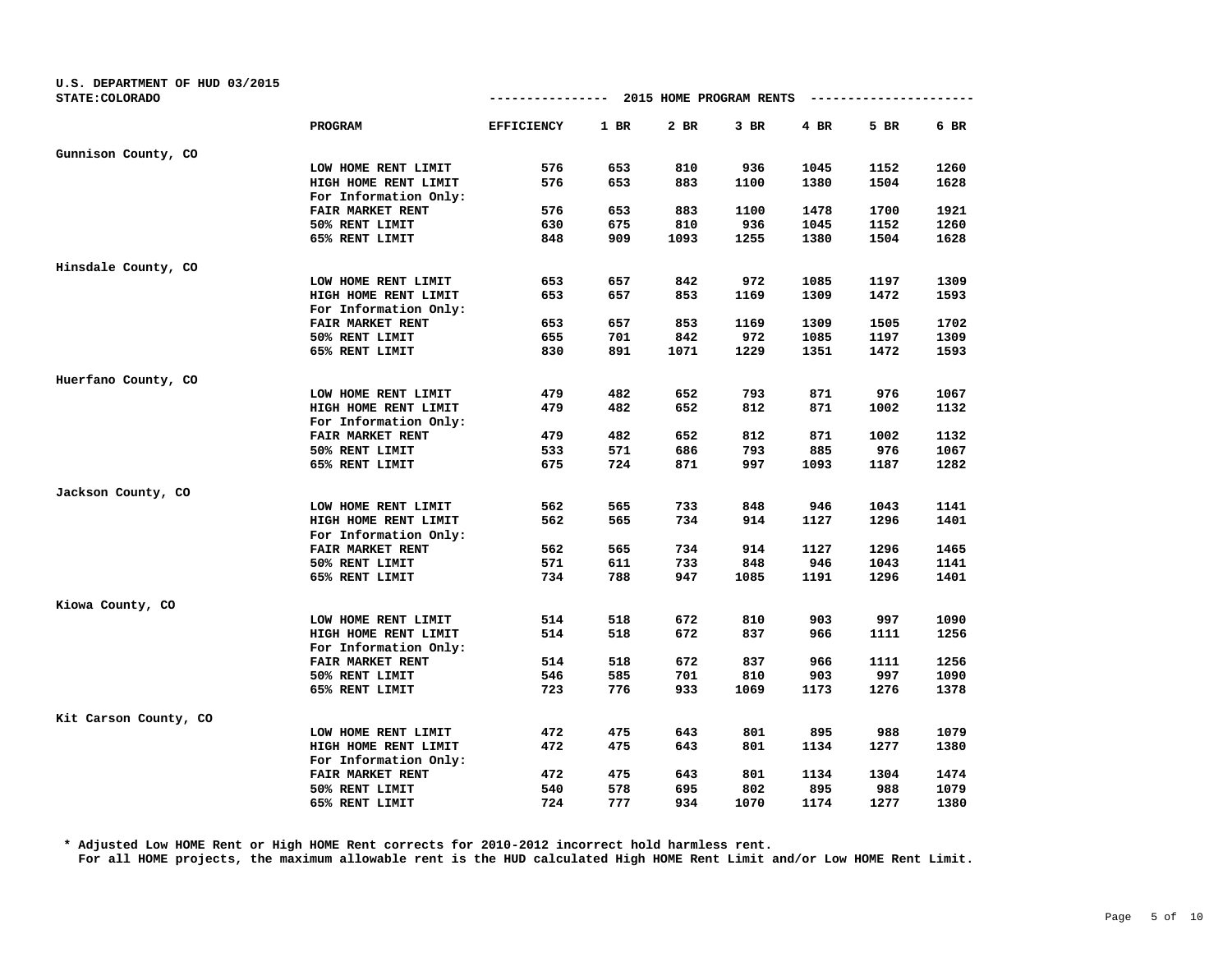| U.S. DEPARTMENT OF HUD 03/2015<br>STATE: COLORADO |                                  |                                                                                                                                                                                                                                                                                                                                                                                                                                                                                                                                                                                                                                                                                                                                                                                                                                                                                                                                                                                                                                                                                                                                                |     |      |      |      |      |              |
|---------------------------------------------------|----------------------------------|------------------------------------------------------------------------------------------------------------------------------------------------------------------------------------------------------------------------------------------------------------------------------------------------------------------------------------------------------------------------------------------------------------------------------------------------------------------------------------------------------------------------------------------------------------------------------------------------------------------------------------------------------------------------------------------------------------------------------------------------------------------------------------------------------------------------------------------------------------------------------------------------------------------------------------------------------------------------------------------------------------------------------------------------------------------------------------------------------------------------------------------------|-----|------|------|------|------|--------------|
|                                                   |                                  | 2015 HOME PROGRAM RENTS<br>----------------<br>------------<br><b>EFFICIENCY</b><br>$1$ BR<br>2 BR<br>$3$ BR<br>4 BR<br>533<br>571<br>686<br>793<br>885<br>665<br>720<br>871<br>997<br>1093<br>974<br>665<br>720<br>1213<br>1495<br>793<br>885<br>533<br>571<br>686<br>675<br>724<br>871<br>997<br>1093<br>698<br>651<br>837<br>967<br>1080<br>1191<br>695<br>740<br>921<br>1248<br>1399<br>1525<br>695<br>740<br>921<br>1248<br>1604<br>1845<br>651<br>698<br>837<br>967<br>1080<br>1191<br>1108<br>1272<br>859<br>922<br>1399<br>516<br>520<br>686<br>793<br>885<br>976<br>516<br>982<br>520<br>703<br>978<br>1129<br>520<br>703<br>978<br>982<br>516<br>1129<br>533<br>571<br>686<br>793<br>885<br>976<br>675<br>871<br>1093<br>1187<br>724<br>997<br>500<br>504<br>643<br>793<br>885<br>500<br>643<br>987<br>504<br>801<br>500<br>504<br>643<br>801<br>987<br>1135<br>686<br>793<br>885<br>976<br>533<br>571<br>706<br>912<br>758<br>1045<br>1146<br>1247<br>489<br>662<br>885<br>398<br>793<br>398*<br>662<br>978<br>489<br>824<br>978<br>394<br>489<br>662<br>824<br>686<br>885<br>533<br>571<br>793<br>675<br>871<br>724<br>997<br>1093 |     |      |      |      |      |              |
|                                                   | PROGRAM                          |                                                                                                                                                                                                                                                                                                                                                                                                                                                                                                                                                                                                                                                                                                                                                                                                                                                                                                                                                                                                                                                                                                                                                |     |      |      |      | 5 BR | 6 BR         |
| Lake County, CO                                   |                                  |                                                                                                                                                                                                                                                                                                                                                                                                                                                                                                                                                                                                                                                                                                                                                                                                                                                                                                                                                                                                                                                                                                                                                |     |      |      |      |      |              |
|                                                   | LOW HOME RENT LIMIT              |                                                                                                                                                                                                                                                                                                                                                                                                                                                                                                                                                                                                                                                                                                                                                                                                                                                                                                                                                                                                                                                                                                                                                |     |      |      |      | 976  | 1067         |
|                                                   | HIGH HOME RENT LIMIT             |                                                                                                                                                                                                                                                                                                                                                                                                                                                                                                                                                                                                                                                                                                                                                                                                                                                                                                                                                                                                                                                                                                                                                |     |      |      |      | 1187 | 1282         |
|                                                   | For Information Only:            |                                                                                                                                                                                                                                                                                                                                                                                                                                                                                                                                                                                                                                                                                                                                                                                                                                                                                                                                                                                                                                                                                                                                                |     |      |      |      |      |              |
|                                                   | FAIR MARKET RENT                 |                                                                                                                                                                                                                                                                                                                                                                                                                                                                                                                                                                                                                                                                                                                                                                                                                                                                                                                                                                                                                                                                                                                                                |     |      |      |      | 1719 | 1944         |
|                                                   | 50% RENT LIMIT                   |                                                                                                                                                                                                                                                                                                                                                                                                                                                                                                                                                                                                                                                                                                                                                                                                                                                                                                                                                                                                                                                                                                                                                |     |      |      |      | 976  | 1067         |
|                                                   | 65% RENT LIMIT                   |                                                                                                                                                                                                                                                                                                                                                                                                                                                                                                                                                                                                                                                                                                                                                                                                                                                                                                                                                                                                                                                                                                                                                |     |      |      |      | 1187 | 1282         |
| La Plata County, CO                               |                                  |                                                                                                                                                                                                                                                                                                                                                                                                                                                                                                                                                                                                                                                                                                                                                                                                                                                                                                                                                                                                                                                                                                                                                |     |      |      |      |      |              |
|                                                   | LOW HOME RENT LIMIT              |                                                                                                                                                                                                                                                                                                                                                                                                                                                                                                                                                                                                                                                                                                                                                                                                                                                                                                                                                                                                                                                                                                                                                |     |      |      |      |      | 1302         |
|                                                   | HIGH HOME RENT LIMIT             |                                                                                                                                                                                                                                                                                                                                                                                                                                                                                                                                                                                                                                                                                                                                                                                                                                                                                                                                                                                                                                                                                                                                                |     |      |      |      |      | 1651         |
|                                                   | For Information Only:            |                                                                                                                                                                                                                                                                                                                                                                                                                                                                                                                                                                                                                                                                                                                                                                                                                                                                                                                                                                                                                                                                                                                                                |     |      |      |      |      |              |
|                                                   | FAIR MARKET RENT                 |                                                                                                                                                                                                                                                                                                                                                                                                                                                                                                                                                                                                                                                                                                                                                                                                                                                                                                                                                                                                                                                                                                                                                |     |      |      |      |      | 2085         |
|                                                   | 50% RENT LIMIT                   |                                                                                                                                                                                                                                                                                                                                                                                                                                                                                                                                                                                                                                                                                                                                                                                                                                                                                                                                                                                                                                                                                                                                                |     |      |      |      |      | 1302         |
|                                                   | 65% RENT LIMIT                   |                                                                                                                                                                                                                                                                                                                                                                                                                                                                                                                                                                                                                                                                                                                                                                                                                                                                                                                                                                                                                                                                                                                                                |     |      |      |      | 1525 | 1651         |
|                                                   |                                  |                                                                                                                                                                                                                                                                                                                                                                                                                                                                                                                                                                                                                                                                                                                                                                                                                                                                                                                                                                                                                                                                                                                                                |     |      |      |      |      |              |
| Las Animas County, CO                             |                                  |                                                                                                                                                                                                                                                                                                                                                                                                                                                                                                                                                                                                                                                                                                                                                                                                                                                                                                                                                                                                                                                                                                                                                |     |      |      |      |      |              |
|                                                   | LOW HOME RENT LIMIT              |                                                                                                                                                                                                                                                                                                                                                                                                                                                                                                                                                                                                                                                                                                                                                                                                                                                                                                                                                                                                                                                                                                                                                |     |      |      |      |      | 1067         |
|                                                   | HIGH HOME RENT LIMIT             |                                                                                                                                                                                                                                                                                                                                                                                                                                                                                                                                                                                                                                                                                                                                                                                                                                                                                                                                                                                                                                                                                                                                                |     |      |      |      |      | 1277         |
|                                                   | For Information Only:            |                                                                                                                                                                                                                                                                                                                                                                                                                                                                                                                                                                                                                                                                                                                                                                                                                                                                                                                                                                                                                                                                                                                                                |     |      |      |      |      |              |
|                                                   | FAIR MARKET RENT                 |                                                                                                                                                                                                                                                                                                                                                                                                                                                                                                                                                                                                                                                                                                                                                                                                                                                                                                                                                                                                                                                                                                                                                |     |      |      |      |      | 1277         |
|                                                   | 50% RENT LIMIT<br>65% RENT LIMIT |                                                                                                                                                                                                                                                                                                                                                                                                                                                                                                                                                                                                                                                                                                                                                                                                                                                                                                                                                                                                                                                                                                                                                |     |      |      |      |      | 1067<br>1282 |
|                                                   |                                  |                                                                                                                                                                                                                                                                                                                                                                                                                                                                                                                                                                                                                                                                                                                                                                                                                                                                                                                                                                                                                                                                                                                                                |     |      |      |      |      |              |
| Lincoln County, CO                                |                                  |                                                                                                                                                                                                                                                                                                                                                                                                                                                                                                                                                                                                                                                                                                                                                                                                                                                                                                                                                                                                                                                                                                                                                |     |      |      |      |      |              |
|                                                   | LOW HOME RENT LIMIT              |                                                                                                                                                                                                                                                                                                                                                                                                                                                                                                                                                                                                                                                                                                                                                                                                                                                                                                                                                                                                                                                                                                                                                |     |      |      |      | 976  | 1067         |
|                                                   | HIGH HOME RENT LIMIT             |                                                                                                                                                                                                                                                                                                                                                                                                                                                                                                                                                                                                                                                                                                                                                                                                                                                                                                                                                                                                                                                                                                                                                |     |      |      |      | 1135 | 1283         |
|                                                   | For Information Only:            |                                                                                                                                                                                                                                                                                                                                                                                                                                                                                                                                                                                                                                                                                                                                                                                                                                                                                                                                                                                                                                                                                                                                                |     |      |      |      |      |              |
|                                                   | FAIR MARKET RENT                 |                                                                                                                                                                                                                                                                                                                                                                                                                                                                                                                                                                                                                                                                                                                                                                                                                                                                                                                                                                                                                                                                                                                                                |     |      |      |      |      | 1283         |
|                                                   | 50% RENT LIMIT                   |                                                                                                                                                                                                                                                                                                                                                                                                                                                                                                                                                                                                                                                                                                                                                                                                                                                                                                                                                                                                                                                                                                                                                |     |      |      |      |      | 1067         |
|                                                   | 65% RENT LIMIT                   |                                                                                                                                                                                                                                                                                                                                                                                                                                                                                                                                                                                                                                                                                                                                                                                                                                                                                                                                                                                                                                                                                                                                                |     |      |      |      |      | 1347         |
| Logan County, CO                                  |                                  |                                                                                                                                                                                                                                                                                                                                                                                                                                                                                                                                                                                                                                                                                                                                                                                                                                                                                                                                                                                                                                                                                                                                                |     |      |      |      |      |              |
|                                                   | LOW HOME RENT LIMIT              |                                                                                                                                                                                                                                                                                                                                                                                                                                                                                                                                                                                                                                                                                                                                                                                                                                                                                                                                                                                                                                                                                                                                                |     |      |      |      | 976  | 1067         |
|                                                   | HIGH HOME RENT LIMIT             |                                                                                                                                                                                                                                                                                                                                                                                                                                                                                                                                                                                                                                                                                                                                                                                                                                                                                                                                                                                                                                                                                                                                                |     |      |      |      | 1125 | 1271         |
|                                                   | For Information Only:            |                                                                                                                                                                                                                                                                                                                                                                                                                                                                                                                                                                                                                                                                                                                                                                                                                                                                                                                                                                                                                                                                                                                                                |     |      |      |      |      |              |
|                                                   | FAIR MARKET RENT                 |                                                                                                                                                                                                                                                                                                                                                                                                                                                                                                                                                                                                                                                                                                                                                                                                                                                                                                                                                                                                                                                                                                                                                |     |      |      |      | 1125 | 1271         |
|                                                   | 50% RENT LIMIT                   |                                                                                                                                                                                                                                                                                                                                                                                                                                                                                                                                                                                                                                                                                                                                                                                                                                                                                                                                                                                                                                                                                                                                                |     |      |      |      | 976  | 1067         |
|                                                   | 65% RENT LIMIT                   |                                                                                                                                                                                                                                                                                                                                                                                                                                                                                                                                                                                                                                                                                                                                                                                                                                                                                                                                                                                                                                                                                                                                                |     |      |      |      | 1187 | 1282         |
| Mineral County, CO                                |                                  |                                                                                                                                                                                                                                                                                                                                                                                                                                                                                                                                                                                                                                                                                                                                                                                                                                                                                                                                                                                                                                                                                                                                                |     |      |      |      |      |              |
|                                                   | LOW HOME RENT LIMIT              | 492                                                                                                                                                                                                                                                                                                                                                                                                                                                                                                                                                                                                                                                                                                                                                                                                                                                                                                                                                                                                                                                                                                                                            | 495 | 643  | 801  | 987  | 1130 | 1235         |
|                                                   | HIGH HOME RENT LIMIT             | 492                                                                                                                                                                                                                                                                                                                                                                                                                                                                                                                                                                                                                                                                                                                                                                                                                                                                                                                                                                                                                                                                                                                                            | 495 | 643  | 801  | 987  | 1135 | 1283         |
|                                                   | For Information Only:            |                                                                                                                                                                                                                                                                                                                                                                                                                                                                                                                                                                                                                                                                                                                                                                                                                                                                                                                                                                                                                                                                                                                                                |     |      |      |      |      |              |
|                                                   | FAIR MARKET RENT                 | 492                                                                                                                                                                                                                                                                                                                                                                                                                                                                                                                                                                                                                                                                                                                                                                                                                                                                                                                                                                                                                                                                                                                                            | 495 | 643  | 801  | 987  | 1135 | 1283         |
|                                                   | 50% RENT LIMIT                   | 618                                                                                                                                                                                                                                                                                                                                                                                                                                                                                                                                                                                                                                                                                                                                                                                                                                                                                                                                                                                                                                                                                                                                            | 662 | 795  | 918  | 1023 | 1130 | 1235         |
|                                                   | 65% RENT LIMIT                   | 808                                                                                                                                                                                                                                                                                                                                                                                                                                                                                                                                                                                                                                                                                                                                                                                                                                                                                                                                                                                                                                                                                                                                            | 866 | 1042 | 1195 | 1314 | 1431 | 1548         |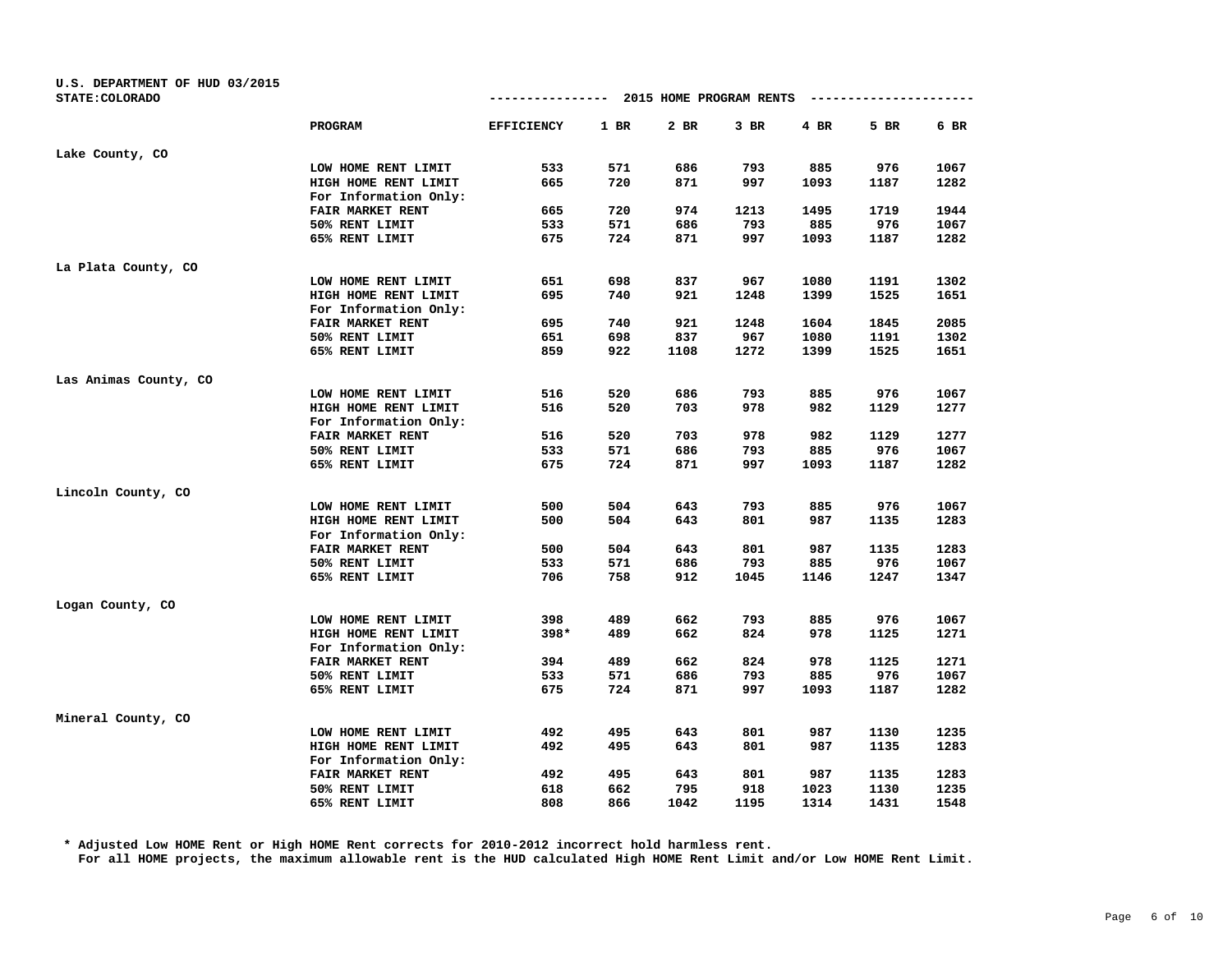| U.S. DEPARTMENT OF HUD 03/2015<br>STATE: COLORADO |                         | ----------------  |        | 2015 HOME PROGRAM RENTS |      |      | --------------- |      |
|---------------------------------------------------|-------------------------|-------------------|--------|-------------------------|------|------|-----------------|------|
|                                                   |                         |                   |        |                         |      |      |                 |      |
|                                                   | PROGRAM                 | <b>EFFICIENCY</b> | $1$ BR | 2 BR                    | 3 BR | 4 BR | 5 BR            | 6 BR |
| Moffat County, CO                                 |                         |                   |        |                         |      |      |                 |      |
|                                                   | LOW HOME RENT LIMIT     | 580               | 584    | 743                     | 880  | 982  | 1083            | 1184 |
|                                                   | HIGH HOME RENT LIMIT    | 580               | 584    | 743                     | 1095 | 1099 | 1264            | 1429 |
|                                                   | For Information Only:   |                   |        |                         |      |      |                 |      |
|                                                   | <b>FAIR MARKET RENT</b> | 580               | 584    | 743                     | 1095 | 1099 | 1264            | 1429 |
|                                                   | 50% RENT LIMIT          | 592               | 635    | 762                     | 880  | 982  | 1083            | 1184 |
|                                                   | 65% RENT LIMIT          | 779               | 836    | 1004                    | 1152 | 1265 | 1377            | 1490 |
| Montezuma County, CO                              |                         |                   |        |                         |      |      |                 |      |
|                                                   | LOW HOME RENT LIMIT     | 519               | 542    | 643                     | 793  | 885  | 976             | 1067 |
|                                                   | HIGH HOME RENT LIMIT    | 519               | 542    | 643                     | 948  | 1093 | 1187            | 1282 |
|                                                   | For Information Only:   |                   |        |                         |      |      |                 |      |
|                                                   | FAIR MARKET RENT        | 519               | 542    | 643                     | 948  | 1139 | 1310            | 1481 |
|                                                   | 50% RENT LIMIT          | 533               | 571    | 686                     | 793  | 885  | 976             | 1067 |
|                                                   | 65% RENT LIMIT          | 675               | 724    | 871                     | 997  | 1093 | 1187            | 1282 |
| Montrose County, CO                               |                         |                   |        |                         |      |      |                 |      |
|                                                   | LOW HOME RENT LIMIT     | 496               | 571    | 686                     | 793  | 885  | 976             | 1067 |
|                                                   | HIGH HOME RENT LIMIT    | 496               | 574    | 776                     | 997  | 1093 | 1187            | 1282 |
|                                                   | For Information Only:   |                   |        |                         |      |      |                 |      |
|                                                   | FAIR MARKET RENT        | 496               | 574    | 776                     | 1096 | 1374 | 1580            | 1786 |
|                                                   | 50% RENT LIMIT          | 533               | 571    | 686                     | 793  | 885  | 976             | 1067 |
|                                                   | 65% RENT LIMIT          | 675               | 724    | 871                     | 997  | 1093 | 1187            | 1282 |
| Morgan County, CO                                 |                         |                   |        |                         |      |      |                 |      |
|                                                   | LOW HOME RENT LIMIT     | 490               | 493    | 643                     | 793  | 885  | 976             | 1067 |
|                                                   | HIGH HOME RENT LIMIT    | 490               | 493    | 643                     | 832  | 913  | 1050            | 1187 |
|                                                   | For Information Only:   |                   |        |                         |      |      |                 |      |
|                                                   | FAIR MARKET RENT        | 490               | 493    | 643                     | 832  | 913  | 1050            | 1187 |
|                                                   | 50% RENT LIMIT          | 533               | 571    | 686                     | 793  | 885  | 976             | 1067 |
|                                                   | 65% RENT LIMIT          | 675               | 724    | 871                     | 997  | 1093 | 1187            | 1282 |
| Otero County, CO                                  |                         |                   |        |                         |      |      |                 |      |
|                                                   | LOW HOME RENT LIMIT     | 383               | 475    | 643                     | 793  | 859  | 976             | 1067 |
|                                                   | HIGH HOME RENT LIMIT    | 383               | 475    | 643                     | 801  | 859  | 988             | 1117 |
|                                                   | For Information Only:   |                   |        |                         |      |      |                 |      |
|                                                   | FAIR MARKET RENT        | 383               | 475    | 643                     | 801  | 859  | 988             | 1117 |
|                                                   | 50% RENT LIMIT          | 533               | 571    | 686                     | 793  | 885  | 976             | 1067 |
|                                                   | 65% RENT LIMIT          | 675               | 724    | 871                     | 997  | 1093 | 1187            | 1282 |
| Ouray County, CO                                  |                         |                   |        |                         |      |      |                 |      |
|                                                   | LOW HOME RENT LIMIT     | 658               | 705    | 846                     | 978  | 1091 | 1203            | 1316 |
|                                                   | HIGH HOME RENT LIMIT    | 733               | 738    | 999                     | 1248 | 1373 | 1496            | 1620 |
|                                                   | For Information Only:   |                   |        |                         |      |      |                 |      |
|                                                   | FAIR MARKET RENT        | 733               | 738    | 999                     | 1472 | 1617 | 1860            | 2102 |
|                                                   | 50% RENT LIMIT          | 658               | 705    | 846                     | 978  | 1091 | 1203            | 1316 |
|                                                   | 65% RENT LIMIT          | 844               | 905    | 1088                    | 1248 | 1373 | 1496            | 1620 |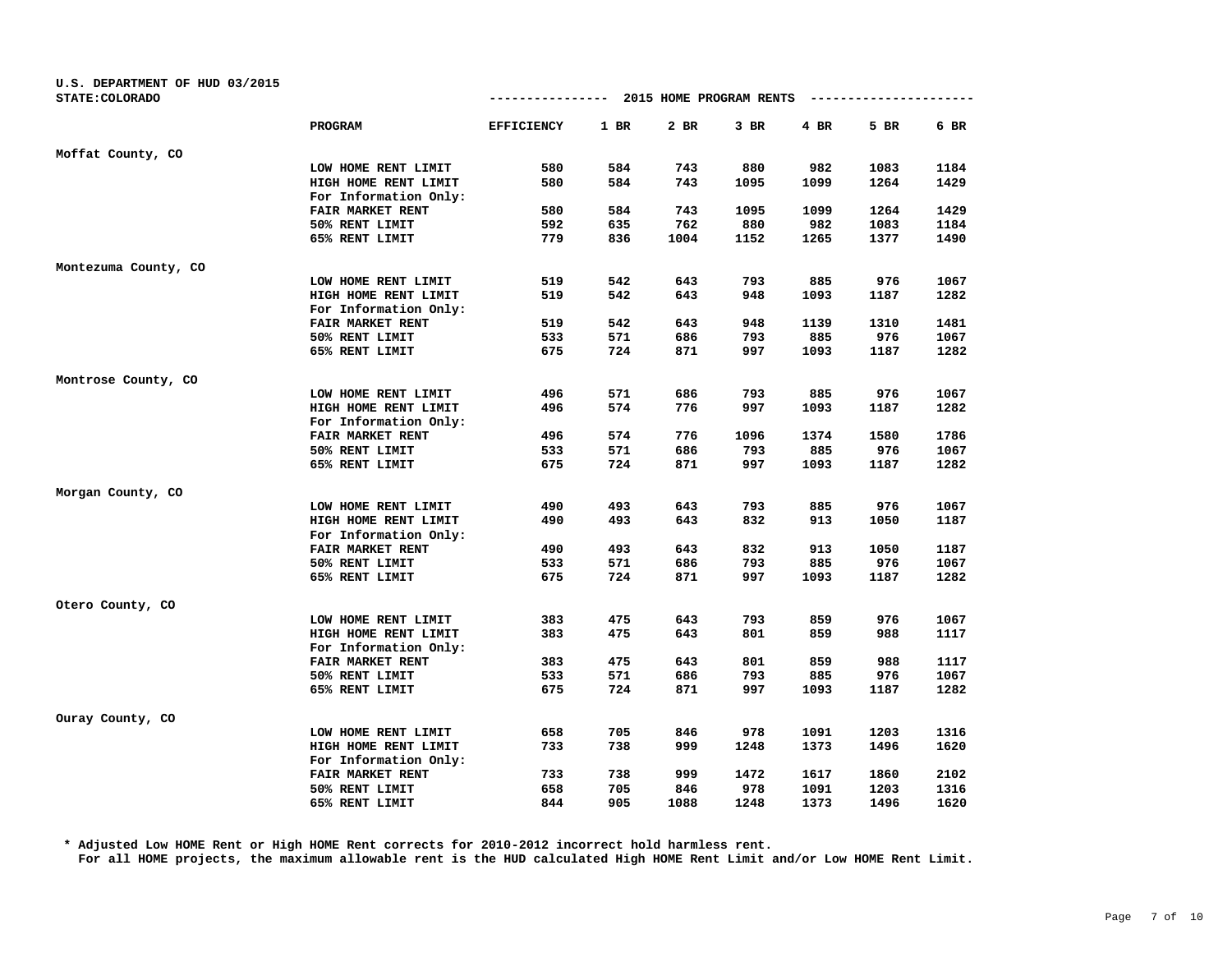| U.S. DEPARTMENT OF HUD 03/2015<br>STATE: COLORADO |                         | ----------------  |        | 2015 HOME PROGRAM RENTS |      |      | ----------- |      |
|---------------------------------------------------|-------------------------|-------------------|--------|-------------------------|------|------|-------------|------|
|                                                   |                         |                   |        |                         |      |      |             |      |
|                                                   | PROGRAM                 | <b>EFFICIENCY</b> | $1$ BR | 2 BR                    | 3 BR | 4 BR | 5 BR        | 6 BR |
| Phillips County, CO                               |                         |                   |        |                         |      |      |             |      |
|                                                   | LOW HOME RENT LIMIT     | 479               | 482    | 643                     | 793  | 859  | 976         | 1067 |
|                                                   | HIGH HOME RENT LIMIT    | 479               | 482    | 643                     | 801  | 859  | 988         | 1117 |
|                                                   | For Information Only:   |                   |        |                         |      |      |             |      |
|                                                   | <b>FAIR MARKET RENT</b> | 479               | 482    | 643                     | 801  | 859  | 988         | 1117 |
|                                                   | 50% RENT LIMIT          | 533               | 571    | 686                     | 793  | 885  | 976         | 1067 |
|                                                   | 65% RENT LIMIT          | 675               | 724    | 871                     | 997  | 1093 | 1187        | 1282 |
| Pitkin County, CO                                 |                         |                   |        |                         |      |      |             |      |
|                                                   | LOW HOME RENT LIMIT     | 874               | 992    | 1191                    | 1375 | 1535 | 1693        | 1851 |
|                                                   | HIGH HOME RENT LIMIT    | 874               | 1086   | 1469                    | 1727 | 1906 | 2085        | 2264 |
|                                                   | For Information Only:   |                   |        |                         |      |      |             |      |
|                                                   | FAIR MARKET RENT        | 874               | 1086   | 1469                    | 1946 | 1963 | 2257        | 2552 |
|                                                   | 50% RENT LIMIT          | 926               | 992    | 1191                    | 1375 | 1535 | 1693        | 1851 |
|                                                   | 65% RENT LIMIT          | 1165              | 1250   | 1502                    | 1727 | 1906 | 2085        | 2264 |
| Prowers County, CO                                |                         |                   |        |                         |      |      |             |      |
|                                                   | LOW HOME RENT LIMIT     | 472               | 475    | 643                     | 793  | 875  | 976         | 1067 |
|                                                   | HIGH HOME RENT LIMIT    | 472               | 475    | 643                     | 804  | 875  | 1006        | 1138 |
|                                                   | For Information Only:   |                   |        |                         |      |      |             |      |
|                                                   | FAIR MARKET RENT        | 472               | 475    | 643                     | 804  | 875  | 1006        | 1138 |
|                                                   | 50% RENT LIMIT          | 533               | 571    | 686                     | 793  | 885  | 976         | 1067 |
|                                                   | 65% RENT LIMIT          | 675               | 724    | 871                     | 997  | 1093 | 1187        | 1282 |
| Rio Blanco County, CO                             |                         |                   |        |                         |      |      |             |      |
|                                                   | LOW HOME RENT LIMIT     | 509               | 513    | 694                     | 942  | 1051 | 1160        | 1268 |
|                                                   | HIGH HOME RENT LIMIT    | 509               | 513    | 694                     | 1023 | 1074 | 1235        | 1396 |
|                                                   | For Information Only:   |                   |        |                         |      |      |             |      |
|                                                   | FAIR MARKET RENT        | 509               | 513    | 694                     | 1023 | 1074 | 1235        | 1396 |
|                                                   | 50% RENT LIMIT          | 635               | 680    | 816                     | 942  | 1051 | 1160        | 1268 |
|                                                   | 65% RENT LIMIT          | 806               | 866    | 1041                    | 1194 | 1313 | 1429        | 1546 |
| Rio Grande County, CO                             |                         |                   |        |                         |      |      |             |      |
|                                                   | LOW HOME RENT LIMIT     | 519               | 542    | 643                     | 793  | 885  | 976         | 1067 |
|                                                   | HIGH HOME RENT LIMIT    | 519               | 542    | 643                     | 854  | 1093 | 1187        | 1282 |
|                                                   | For Information Only:   |                   |        |                         |      |      |             |      |
|                                                   | FAIR MARKET RENT        | 519               | 542    | 643                     | 854  | 1139 | 1310        | 1481 |
|                                                   | 50% RENT LIMIT          | 533               | 571    | 686                     | 793  | 885  | 976         | 1067 |
|                                                   | 65% RENT LIMIT          | 675               | 724    | 871                     | 997  | 1093 | 1187        | 1282 |
| Routt County, CO                                  |                         |                   |        |                         |      |      |             |      |
|                                                   | LOW HOME RENT LIMIT     | 664               | 761    | 913                     | 1055 | 1177 | 1299        | 1421 |
|                                                   | HIGH HOME RENT LIMIT    | 664*              | 890    | 1097                    | 1354 | 1490 | 1626        | 1761 |
|                                                   | For Information Only:   |                   |        |                         |      |      |             |      |
|                                                   | FAIR MARKET RENT        | 661               | 890    | 1097                    | 1502 | 1507 | 1733        | 1959 |
|                                                   | 50% RENT LIMIT          | 711               | 761    | 913                     | 1055 | 1177 | 1299        | 1421 |
|                                                   | 65% RENT LIMIT          | 914               | 981    | 1179                    | 1354 | 1490 | 1626        | 1761 |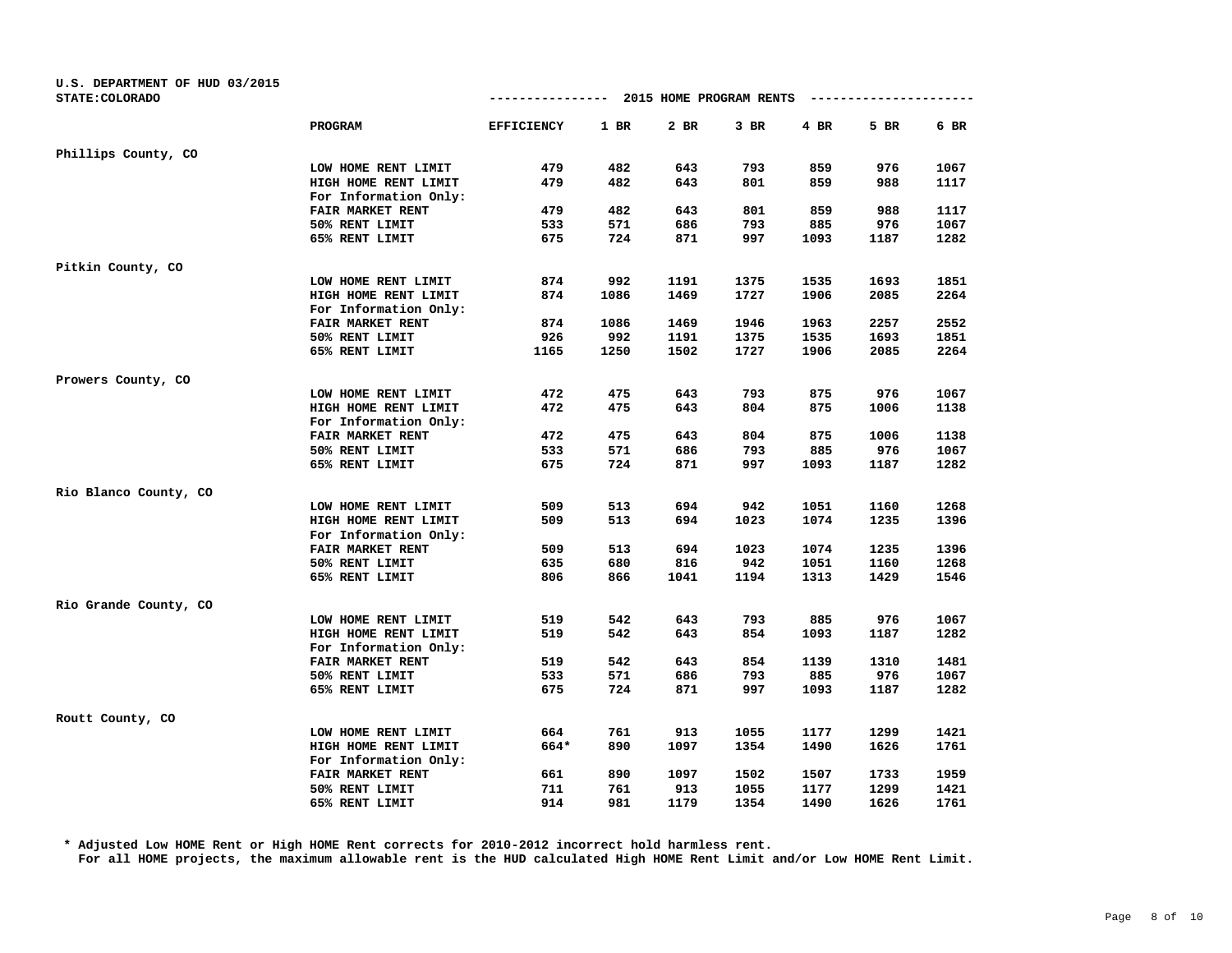| U.S. DEPARTMENT OF HUD 03/2015<br>STATE: COLORADO |                       | ----------------  |      | 2015 HOME PROGRAM RENTS |      |      | ------------ |      |
|---------------------------------------------------|-----------------------|-------------------|------|-------------------------|------|------|--------------|------|
|                                                   | PROGRAM               | <b>EFFICIENCY</b> | 1 BR | 2 BR                    | 3 BR | 4 BR | 5 BR         | 6 BR |
| Saguache County, CO                               |                       |                   |      |                         |      |      |              |      |
|                                                   | LOW HOME RENT LIMIT   | 519               | 542  | 643                     | 793  | 885  | 976          | 1067 |
|                                                   | HIGH HOME RENT LIMIT  | 519               | 542  | 643                     | 816  | 1093 | 1187         | 1282 |
|                                                   | For Information Only: |                   |      |                         |      |      |              |      |
|                                                   | FAIR MARKET RENT      | 519               | 542  | 643                     | 816  | 1139 | 1310         | 1481 |
|                                                   | 50% RENT LIMIT        | 533               | 571  | 686                     | 793  | 885  | 976          | 1067 |
|                                                   | 65% RENT LIMIT        | 675               | 724  | 871                     | 997  | 1093 | 1187         | 1282 |
| San Juan County, CO                               |                       |                   |      |                         |      |      |              |      |
|                                                   | LOW HOME RENT LIMIT   | 571               | 611  | 733                     | 848  | 946  | 1043         | 1141 |
|                                                   | HIGH HOME RENT LIMIT  | 663               | 759  | 938                     | 1075 | 1180 | 1283         | 1387 |
|                                                   | For Information Only: |                   |      |                         |      |      |              |      |
|                                                   | FAIR MARKET RENT      | 663               | 759  | 1027                    | 1513 | 1577 | 1814         | 2050 |
|                                                   | 50% RENT LIMIT        | 571               | 611  | 733                     | 848  | 946  | 1043         | 1141 |
|                                                   | 65% RENT LIMIT        | 728               | 781  | 938                     | 1075 | 1180 | 1283         | 1387 |
| San Miguel County, CO                             |                       |                   |      |                         |      |      |              |      |
|                                                   | LOW HOME RENT LIMIT   | 770               | 825  | 990                     | 1143 | 1275 | 1406         | 1538 |
|                                                   | HIGH HOME RENT LIMIT  | 812               | 1049 | 1284                    | 1530 | 1688 | 1843         | 1999 |
|                                                   | For Information Only: |                   |      |                         |      |      |              |      |
|                                                   | FAIR MARKET RENT      | 812               | 1049 | 1284                    | 1866 | 2220 | 2553         | 2886 |
|                                                   | 50% RENT LIMIT        | 770               | 825  | 990                     | 1143 | 1275 | 1406         | 1538 |
|                                                   | 65% RENT LIMIT        | 1034              | 1109 | 1332                    | 1530 | 1688 | 1843         | 1999 |
| Sedgwick County, CO                               |                       |                   |      |                         |      |      |              |      |
|                                                   | LOW HOME RENT LIMIT   | 519               | 542  | 643                     | 793  | 885  | 976          | 1067 |
|                                                   | HIGH HOME RENT LIMIT  | 519               | 542  | 643                     | 915  | 918  | 1056         | 1193 |
|                                                   | For Information Only: |                   |      |                         |      |      |              |      |
|                                                   | FAIR MARKET RENT      | 519               | 542  | 643                     | 915  | 918  | 1056         | 1193 |
|                                                   | 50% RENT LIMIT        | 533               | 571  | 686                     | 793  | 885  | 976          | 1067 |
|                                                   | 65% RENT LIMIT        | 675               | 724  | 871                     | 997  | 1093 | 1187         | 1282 |
| Summit County, CO                                 |                       |                   |      |                         |      |      |              |      |
|                                                   | LOW HOME RENT LIMIT   | 750               | 863  | 1036                    | 1197 | 1336 | 1474         | 1611 |
|                                                   | HIGH HOME RENT LIMIT  | 750               | 1018 | 1261                    | 1591 | 1755 | 1918         | 2082 |
|                                                   | For Information Only: |                   |      |                         |      |      |              |      |
|                                                   | FAIR MARKET RENT      | 750               | 1018 | 1261                    | 1656 | 2106 | 2422         | 2738 |
|                                                   | 50% RENT LIMIT        | 806               | 863  | 1036                    | 1197 | 1336 | 1474         | 1611 |
|                                                   | 65% RENT LIMIT        | 1074              | 1152 | 1384                    | 1591 | 1755 | 1918         | 2082 |
| Washington County, CO                             |                       |                   |      |                         |      |      |              |      |
|                                                   | LOW HOME RENT LIMIT   | 472               | 475  | 643                     | 793  | 868  | 976          | 1067 |
|                                                   | HIGH HOME RENT LIMIT  | 472               | 475  | 643                     | 801  | 868  | 998          | 1128 |
|                                                   | For Information Only: |                   |      |                         |      |      |              |      |
|                                                   | FAIR MARKET RENT      | 472               | 475  | 643                     | 801  | 868  | 998          | 1128 |
|                                                   | 50% RENT LIMIT        | 533               | 571  | 686                     | 793  | 885  | 976          | 1067 |
|                                                   | 65% RENT LIMIT        | 675               | 724  | 871                     | 997  | 1093 | 1187         | 1282 |